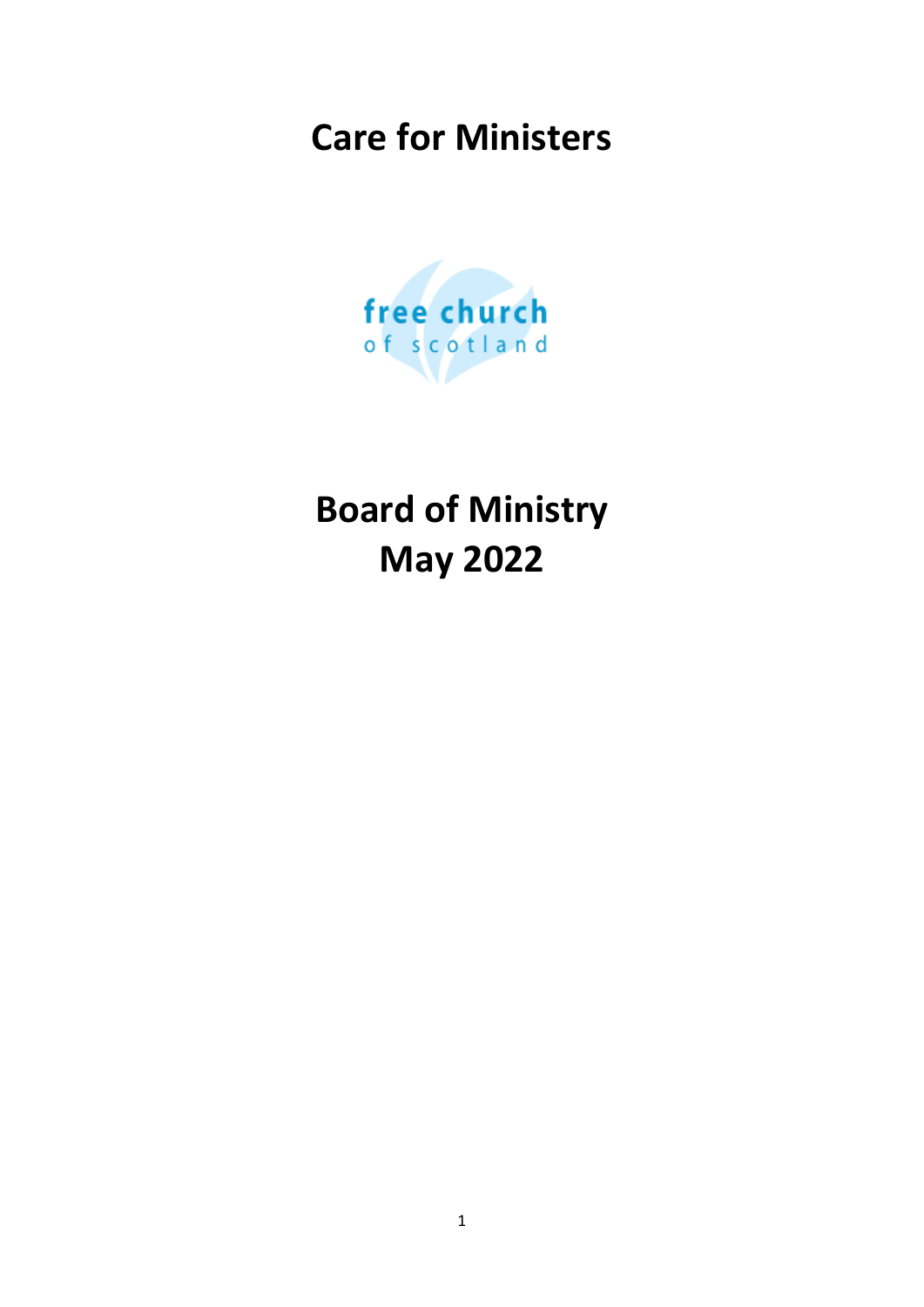## **A Policy for the Pastoral Care of Ministers**

## **Contents**

| Introduction                                   | Page 1  |
|------------------------------------------------|---------|
| <b>Healthy Relationships</b>                   | Page 3  |
| <b>Presbytery Pastoral Teams - Composition</b> | Page 4  |
| Presbytery Pastoral Teams - Responsibilities   | Page 5  |
| <b>Presbytery Oversight</b>                    | Page 9  |
| <b>Board of Ministry Pastoral Support</b>      | Page 9  |
| Appendix 1 – Current Legislation: Management   | Page 11 |
| of Absence due to sick leave of Ministers in   |         |
| <b>Pastoral Charges</b>                        |         |
| Appendix 2 – Current Legislation: Pastoral     | Page 15 |
| Teams in Presbyteries and Other Purposes       |         |
| Appendix 3 – Understanding Fit Notes           | Page 17 |
| Appendix 4 – Presbytery Pastoral Care Plan     | Page 19 |
| Appendix 5 – A Phased Return to Work Plan      | Page 22 |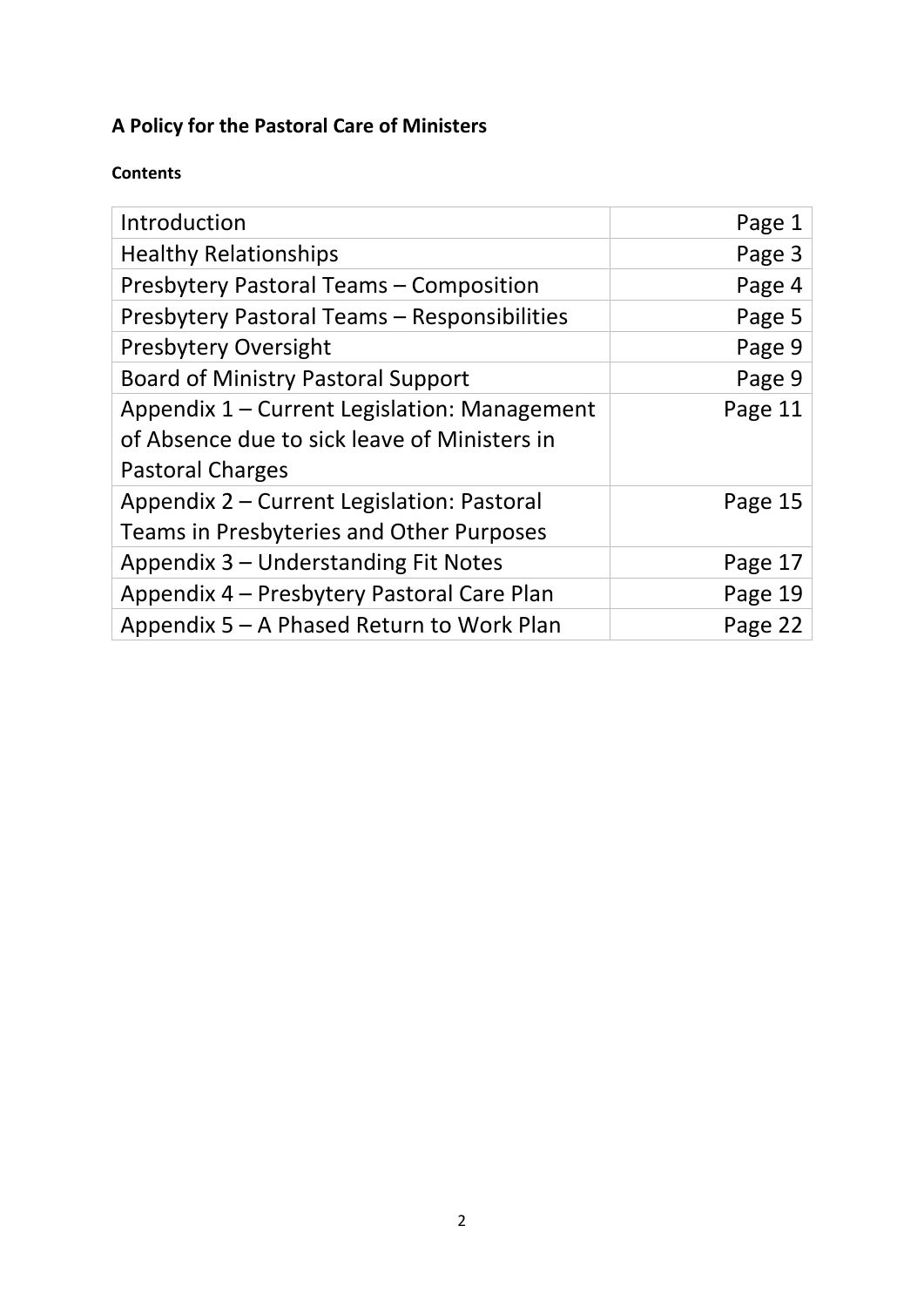## **Introduction: Deliberate Pastoral Care**

Pastoral Care is the practical outworking of the church's concerns for the everyday and ultimate needs of its members and the wider community.<sup>1</sup> That concern has its mainspring in the love that God has for his people and for his world. It is helpful to note that there are different elements to this:

- Prophetic care, where the Word is brought into people's lives;
- Pastoral care (i.e. shepherd-like), where the needs of people are met sacrificially by a shepherd, lovingly invested in them;
- Priestly care, where there is an ongoing intercessory work, not only in prayer, but in seeking mediation and reconciliation in all the different relationships people have; and
- Practical care, where the people's sufferings are addressed in compassionate acts of mercy.

In all these elements, pastoral care is rarely good when those responsible for it have not planned for how they will carry out their duties. The Free Church's policy for the pastoral care of our ministers (and their families) can therefore be summed up in one word: **deliberate**.

We should seek to be **deliberate** in:

- How our ministers care for themselves.
- Who our Presbyteries entrust with the special pastoral care of our ministers.
- How those so charged by our Presbyteries carry out their remit.
- How our Presbyteries provide ongoing oversight of pastoral care.
- How the denomination's Boards and staff provide suitable support, both:
	- o to those in need of pastoral care, and
	- $\circ$  to those charged with providing pastoral care.

#### **Healthy Relationships**

**.** 

The best pastoral care anyone can receive is via healthy, gospel-nourishing relationships, which have over time developed a mutual trust and respect. We know this in our congregational ministries: the hardest pastoral situations are those when we barely know the people involved, and have not developed an authentic relationship of trust and mutual respect. The same is true in the case of our ministers.

Part of the responsibility for this lies with our Presbytery colleagues, particularly our Presbytery Pastoral Teams. We rightly expect those charged with pastoral care to be proactive in making sure the relationships of support are already there in times of need. But equally, there is also a responsibility on every believer, ministers included, to foster relationships that will bless us in times of need.

Ministry has sometimes been carried out with a measure of deliberate isolation. Some ministers hold onto a notion that they cannot have friends in their own locale, certainly not

<sup>1</sup> *Pastoral Care, Counselling and Psychotherapy* in *The New Dictionary of Christian Ethics and Pastoral Care*, IVP, Leicester, 1995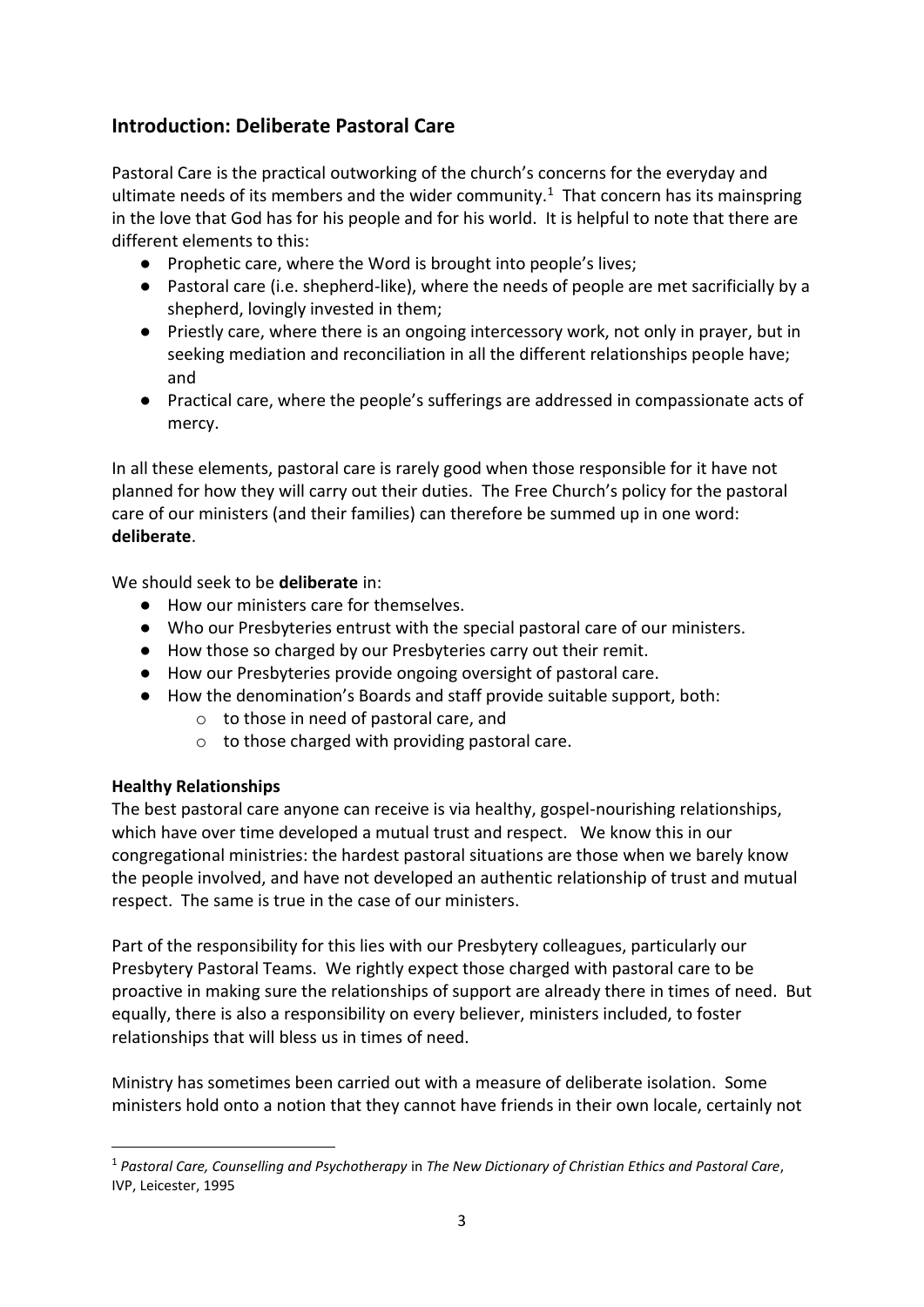in their own congregation. Others are suspicious of mentoring schemes, and have dismissed them as enforced friendships. Undoubtedly, one of the Devil's most useful tools is isolation. The ministry is already an isolated task, without compounding that isolation in other areas of our lives.

The first step in pastoral care for ministers is therefore the centrality of self-care.

- $\bullet$  Find a "get-out" a hobby, or pastime that you can enjoy in the company of others.
- Aim to interact socially with fellow office bearers.
- Deliberately cultivate relationships that are not just about your role as pastor in people's lives.
- Do not just minister to others be willing to be spiritually ministered to yourself, and expect this from your own congregation's elders.
- Be accountable.
- Attend a conference, not just for, but with other ministers there may be opportunities to get away to a conference by yourself, but be conscious of the temptations of isolation: from the obvious (adultery, pornography) to the less obvious (self-pity, fruitless introspection).

## **Presbytery Pastoral Teams – Composition**

Presbytery Pastoral Teams (PPTs) have a remit for the pastoral care of ministers, and by extension their wives and families. This remit demands some proactive work, as well as a timely response to critical needs when they arise. To meet the demands of this remit, the composition of PPTs should be carefully deliberated by the Presbytery, to meet the particular needs of their situation.

The composition should aim to include:

- A membership who take on the responsibility aware that the PPT's role demands their availability.
- A convener, who must be an experienced minister
- Medical professionals (e.g. GPs, specialised nurses, professional counsellors, etc.), ideally represented with both a male and a female member
- Pastorally experienced elders (or ministers), ideally more than one
- Women who have a track record of pastoral experience, ideally more than one
- The Presbytery Mentoring Coordinator who will be either a minister or elder

There is some scope for cross-over between these roles, but the ideal committee is about six people:

- Two ministers
- Two other male members (who are not ministers)
- Two female members

PPTs have the option of co-opting members for specific tasks (e.g. the duration of a particular ministerial absence due to illness).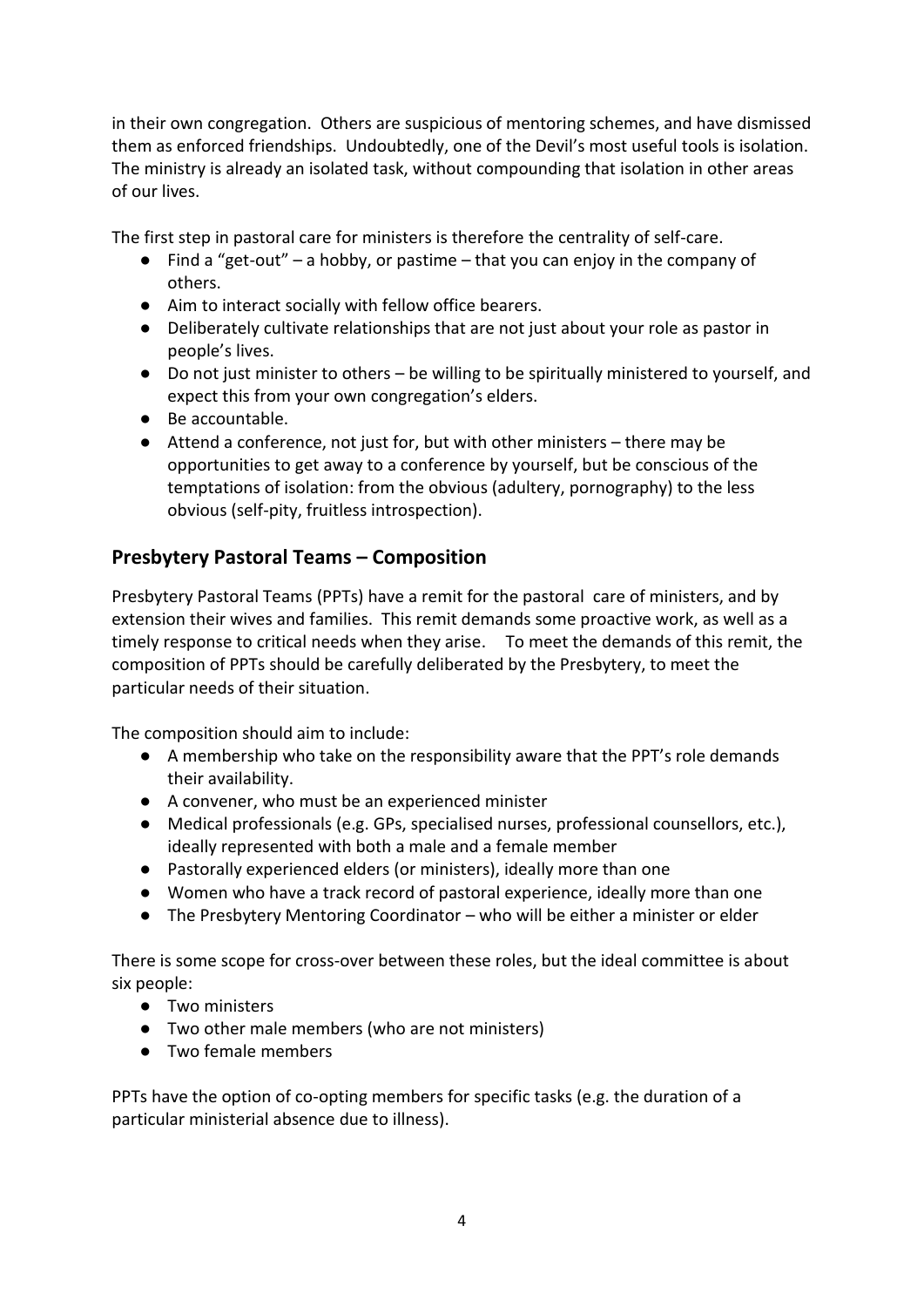## **Presbytery Pastoral Teams – Responsibilities**

PPTs have a wide range of responsibilities. There are five particular areas we want to draw attention to here.

- 1. Planning & Reporting
- 2. Ensuring Confidentiality & other Statutory Obligations
- 3. Proactive care
- 4. Responsive care
- 5. Recovery supervision

#### **1. Planning & Reporting**

As each Presbytery faces its own challenges, there is no "one size fits all" strategy that we can roll out across the denomination. We therefore recommend that PPTs meet as often as is required but at least twice a year, in the absence of crisis situations, to discuss and review plans for pastoral care.

A sample Presbytery Pastoral Care Plan is included as an appendix to this document. **(see Appendix 3)** PPTs are already required to report annually in general terms to the Presbytery (Para 1.1, Act 12, 2013) – the Presbytery Pastoral Care Report should help facilitate this.

The key point here is that Presbyteries, through their PPTs, are deliberate in planning for the pastoral care of their ministers and families.

#### **2. Ensuring Confidentiality & Other Statutory Obligations**

Pastoral Care is needed not only in times of physical ill health, but also times when mental and spiritual health are suffering. These are times of particular vulnerability, not only for the minister, but also his family. As this might extend to children and young people, it is sensible to assume that the role of PPTs falls within "regulated work" defined in the Scottish Government PVG Scheme.

This means, within the context of the church's duty of care, it must be handled with regard to our Safeguarding and Data Protection policies. All members of the PPT should be familiar with the Church's Safeguarding and Data Protection Policies. This more generally implies:

- Conversations with the minister are to be treated in strict confidence, the only exception being in situations which clearly involve church discipline.
- In the case of a pastoral situation due to health-related matters, members of the PPT should ensure they have consent to share matters relating to the minister's circumstances.
- Any conversations within the PPT are to be treated in strict confidence.
- Any conversations "on the floor of Presbytery" are to be treated in strict confidence.
- In the rare situation where hard copies of documents relating to a minister's health are circulated at meetings of the PPT or the Presbytery, it shall be the duty of the PPT convenor and/or Presbytery Clerk to ensure that all copies are recovered and destroyed.

In cases of longer -term absence, the PPT should be aware of, and consult the current legislation as to what is required in terms of their duty of care. **(See Appendix 1 – Act 18,**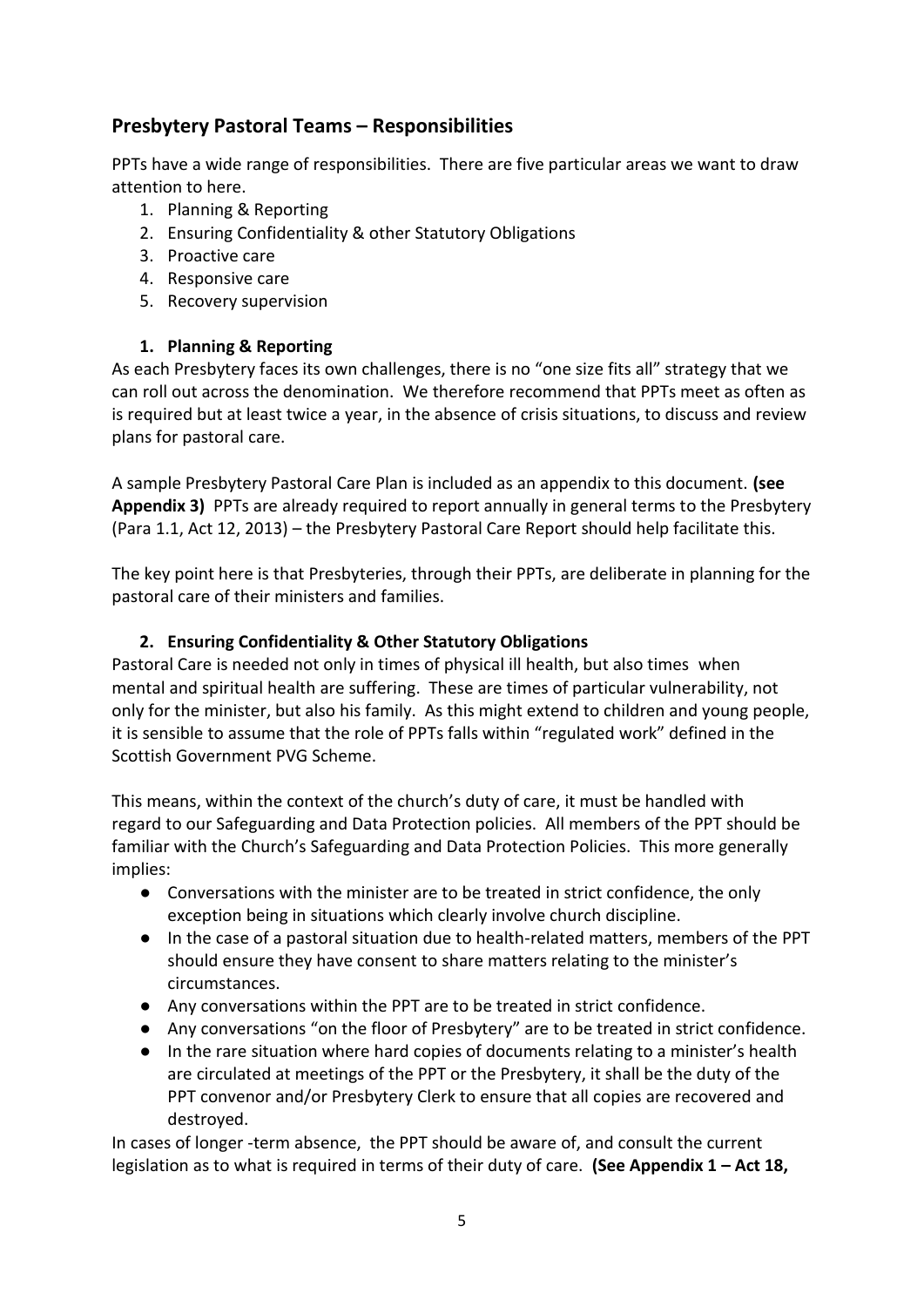**2010, and Appendix 2 – Understanding Fit Notes)** It is in the interests of confidentiality that a member of the PPT facilitate this. Where an Occupational Health Medical Report is required, the PPT will provide Occupational Health with the fullest possible information about the minister. This must include:

- Full details of all sickness absence over the preceding two years;
- The causes of the aforementioned sickness absence;
- Details of any specific work demands or environmental factors associated with the iob:
- Any relevant background information in relation to the minister's current sickness absence;
- A clear indication of what Occupational Health is being asked to consider.

Only information relevant to the current absence or illness is passed on to the PPT and Presbytery. All other medical information obtained via medical reports remains confidential to Occupational Health. This will enable the Presbytery to abide by its duty of care.

#### **3. Proactive care**

Better pastoral care outcomes can be achieved through being proactive, rather than just responding to crises as they arise. There are a number of steps PPTs can take to ensure they are being sufficiently proactive to be helpful:

- The team should aim to ensure that collectively they have good personal relationships with ministers and their families across the Presbytery. It may be that falls predominantly on the convener – and in a smaller Presbytery that might be manageable. However, the PPT should ensure this does not become an unrealistic expectation.
- The team should be confident that there is a sufficient frequency of contact with each minister and his family, to ensure that pastoral needs might be reasonably identified when they arise. This will be most effectively done through the mentoring structure, supported by the mentoring co-ordinator
- ●
- PPTs should have a plan in place for how they address pastoral needs that emerge without a presenting crisis. For example, identifying the symptoms of burnout, overwork, or exhaustion might indicate a growing stress-related problem. Early intervention from the right source can prevent a lengthy absence when the inevitable crash comes. PPTs should plan for getting the right help in place quickly.
- PPT members in particular should be familiar with briefings from the Board of Ministry, and should make use of the Board Pastoral Team (BPT) for support, advice and guidance on how best to implement good practice within their Presbytery. This is in addition to the BPT meeting with PPT convenors twice annually.

#### **4. Responsive care**

Presbytery level pastoral care is most severely tested when responding to times of crisis. It is helpful to recall the four contexts where pastoral care is exercised:

- Prophetic care, where the Word is brought into people's lives;
- Pastoral care (i.e. shepherd-like), where the needs of people are met sacrificially by a shepherd, lovingly invested in them;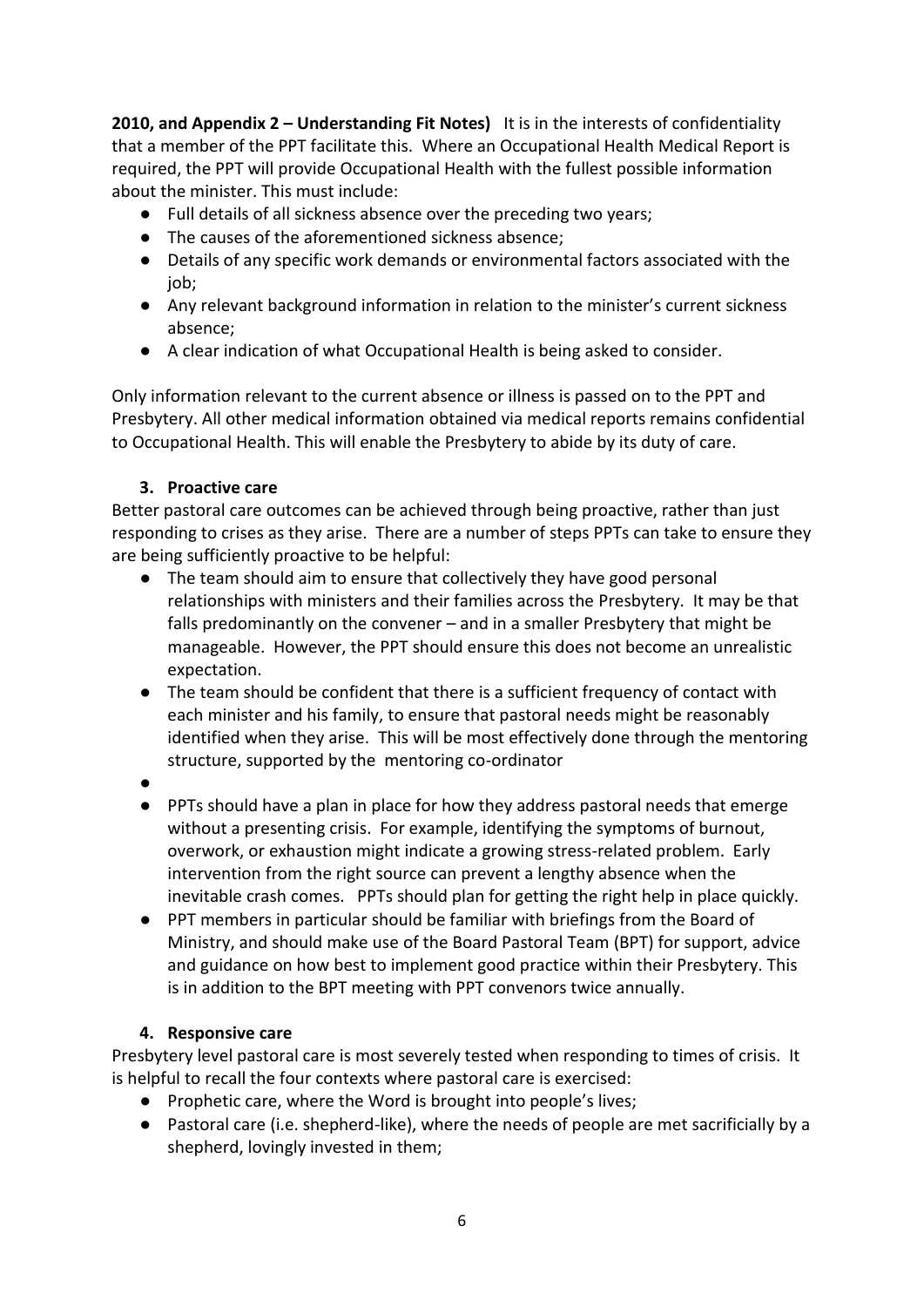- Priestly care, where there is an ongoing intercessory work, not only in prayer, but in seeking mediation and reconciliation in all the different relationship people have; and
- Practical care, where the people's sufferings are addressed in compassionate acts of mercy.

PPTs have firstly a triage-type role, where there needs to be an assessment of the pastoral needs:

- The most obvious is physical suffering. From initial trauma, through to recovery the demands can be intense: pain needs to be relieved. Thankfully, for the most part, we can have some confidence that the physical needs of people suffering can be met through public bodies, such as the NHS.
- This is why PPTs need to be staffed by experienced pastors people who are skilled at recognising not just the processes we need to follow in keeping with the church's legislation about long-term absence, but more importantly how we can cut through that "red tape" to minister to underlying spiritual, psychological and emotional needs.

Alongside the triage role, PPTs should also seek to find the best person to deliver pastoral care to a minister and his family:

- $\bullet$  Pastoral care is not exclusively the role of a team the team plans for, and oversees work, but it is wise to remember: too many cooks spoil the broth.
- PPTs should seek to identify, and co-opt, if necessary, the mentor, or a particular minister or elder as the main liaison for a pastoral situation.
- This should not be seen as an obstacle to other ministers or elders (or in fact the offices' staff) being in contact with a minister who is off work – provided all such contact is not work-related! Fraternal expressions of concern are of great value in periods of recovery or great trial.
- The person identified as the main pastoral carer in a pastoral situation should then have the full resources of the PPT at their disposal. This includes:
	- o Advice
	- o Professional expertise
	- o Financial or other material resources
	- o Perhaps most appropriately, prayer the PPT should be the most aware of the particular circumstances a minister and his family are going through, and so should collectively be able to intercede most thoroughly for them.
	- o Accountability

#### **5. Recovery supervision**

On a minister's return to work following both a short-term absence, in excess of seven days and up to four weeks; and a long-term absence, exceeding four weeks (and therefore normally having necessitated an Interim Moderator appointment) a member (normally the convener) of the PPT will contact the minister to discuss:

- Any pastoral concerns relating to the absence
- Any particular concerns relating to returning to work
- Where relevant, what steps might be taken to prevent future absence
- Where relevant, whether there is a pattern of repeated absence for various reasons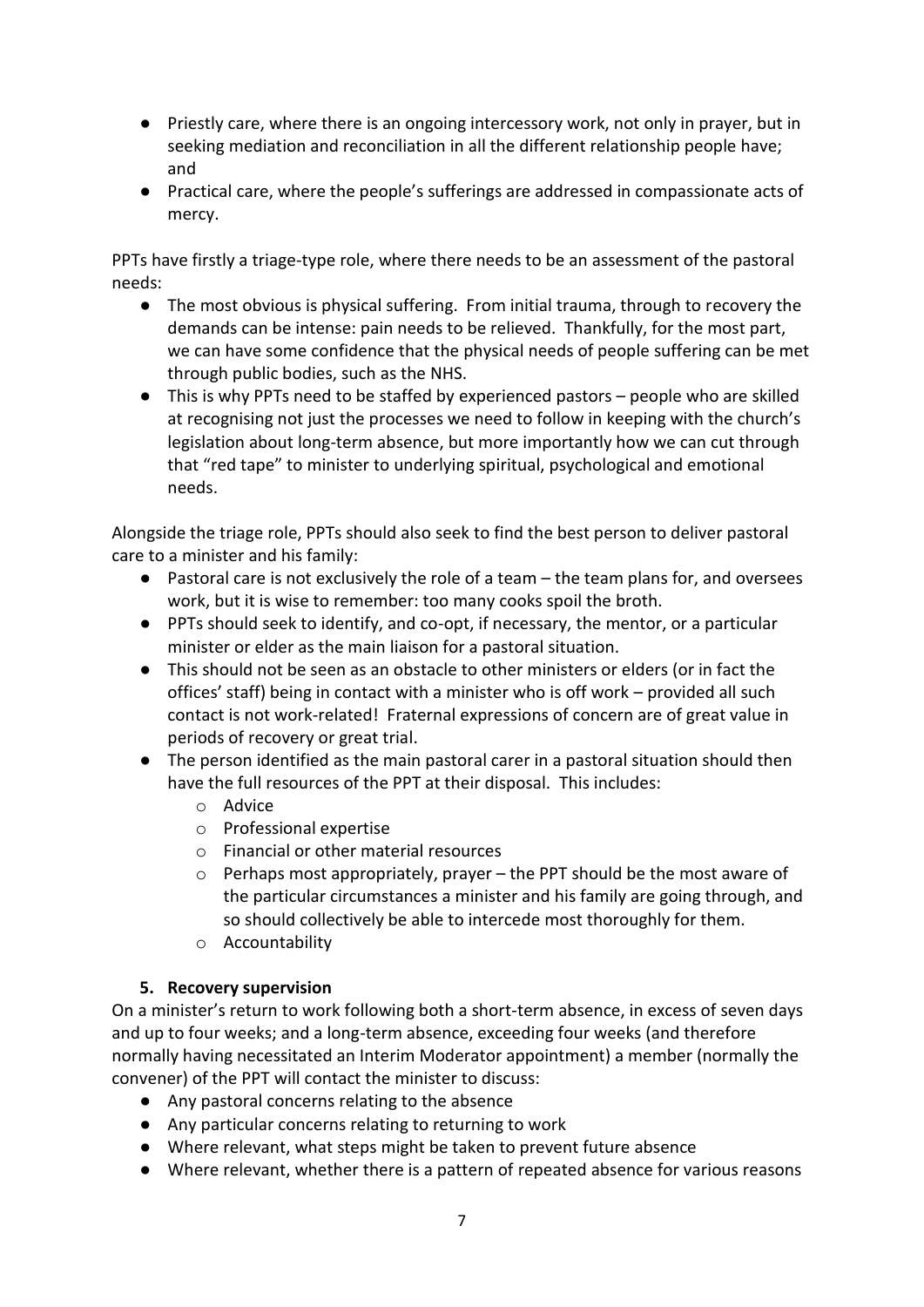Any action points agreed following short periods of absence will be noted by the PPT, and (if deemed necessary) progress will be monitored on an ongoing basis.

After both short- and long-term absences, medical advice may be for an employer (which we recognise as our Presbyteries) to take steps to facilitate some changes to working patterns, or to temporarily reduce working hours. Such a pattern of Phased Return to Work should be supervised by a person designated by the PPT or Presbytery.

- A plan for a phased return to work will be drafted in consultation with the minister, with input from the Kirk Session, and, if necessary, may involve professional Occupational Health input.
- A phased return to work plan should include:
	- $\circ$  An initial return to work plan for the first week (or longer although in almost all cases it is probably best to carry out a review after the first week).
	- o Subsequent reviews will take place on a rolling basis, e.g. after a week, then a further fortnight, then after a further month or so (so, approximately 1 week, 3/4 weeks, and 7/8 weeks after a return to work). Flexibility may be needed as to when these reviews will take place, and the duration of reviews leading up to a full return to work.
	- o Mutually agreed details of what work a minister will undertake over the period leading up to the next review, or returning to full workload, including: number (and location, where relevant) of Sunday services; number of midweek meetings; time devoted to pastoral visitation, evangelistic outreach, school visits, discipleship, etc.; what, if any extra-congregational work the minister will undertake, e.g. Presbytery and committee duties.
	- o Mutually agreed goals as a guide to extending workload.
	- o Details of what support and duties congregational elders will undertake during the minister's return to a full workload . The appointed supervising person will liaise with the Session Clerk, or another elder, to ensure this support is monitored and adjusted as needed.
	- $\circ$  Details of when and how the minister will report on his workload to the supervising member of the PPT.
	- o Details of what deliberate rest days the minister will take.
- After the initial plan is agreed, each following meeting should review progress, and assess how well the minister is coping with increased workload, before agreeing to extend duties further.
- Only during the anticipated final review period should work relating to Presbytery and/or Committee responsibilities be undertaken.

If a minister is unable to return to a full workload, Presbytery should be informed, and the steps outlined in Act 18, 2010 should be followed.

- The main consideration in our legislation is that the Mission Board be consulted, and if there are no exceptional circumstances to prevent it, the pastoral tie may have to be loosed.
- The Board of Ministry Pastoral Team should also be appraised of any moves towards the loosing of a pastoral tie in order to provide the opportunity to offer help and support.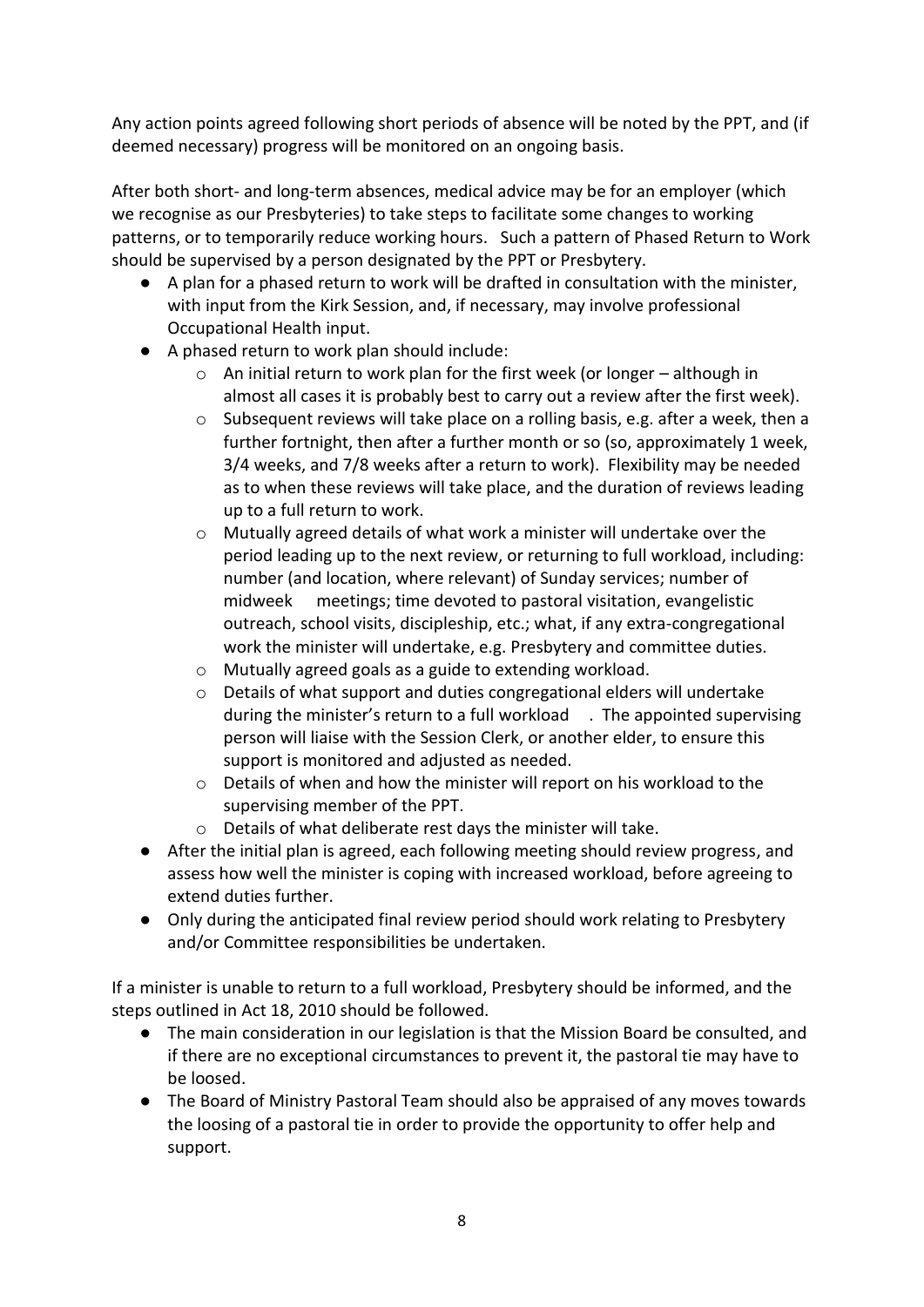An example Phased Return to Work Plan is included in **Appendix 4.**

## **Presbytery Oversight**

Presbytery should annually review the core membership of the PPT.

An annual report must be submitted to Presbytery by the PPT.

- This report should be in "general terms" reporting processes, and any needs the PPT identifies in relation to its own remit.
- Presbytery should agree action points, and implement these in a timely manner.
- This item should be flagged in the Annual Examination of Records at the General Assembly, and Presbyteries failing in this responsibility will be reminded of this responsibility.

Presbytery also has a responsibility to ensure that all PPT members and workers are vetted to work under the church's PVG policy and scheme.

- In the case of ministers and other office bearers, there will already be PVG Disclosures in place.
- Other members of the PPT may require PVG Disclosures.
- As our Presbyteries are not set up with Safeguarding Coordinators, these will have to be processed by a Free Church Safeguarding Coordinator in a congregation.
- There is scope for such Disclosures within the scheme operated by the Free Church. A disclosure application should be for the job title "Member of Pastoral Team".

## **Board of Ministry Pastoral Support**

The Board of Ministry acts in a pastoral capacity in relation to the overall provision of pastoral care for ministers and their families. This role is delivered through the Board's Pastoral Team (BPT) and the Board's Reference Team (BRT).

#### **Composition and Remit of the Board Pastoral Team (BPT)**

This team is made up of a member of the Board of Ministry plus two females, supported and advised by three senior ministers. The senior ministers and female members may function as a direct contact in relation to any referrals made to the BPT.

#### **The remit of the BPT is to:**

- Support Presbytery Pastoral Teams in the delivery of pastoral care. This will be conducted through contact with PPT Convenors and/or PPTs as and when required. The Board is committed to providing as much support as PPTs feel they need and will make every effort to achieve this.
- Support PPTs by meeting face-to-face with Convenors at least twice during the year for the purpose of airing and sharing good practice conducted within the bounds of each Presbytery with the aim of developing the best pastoral care possible throughout the denomination.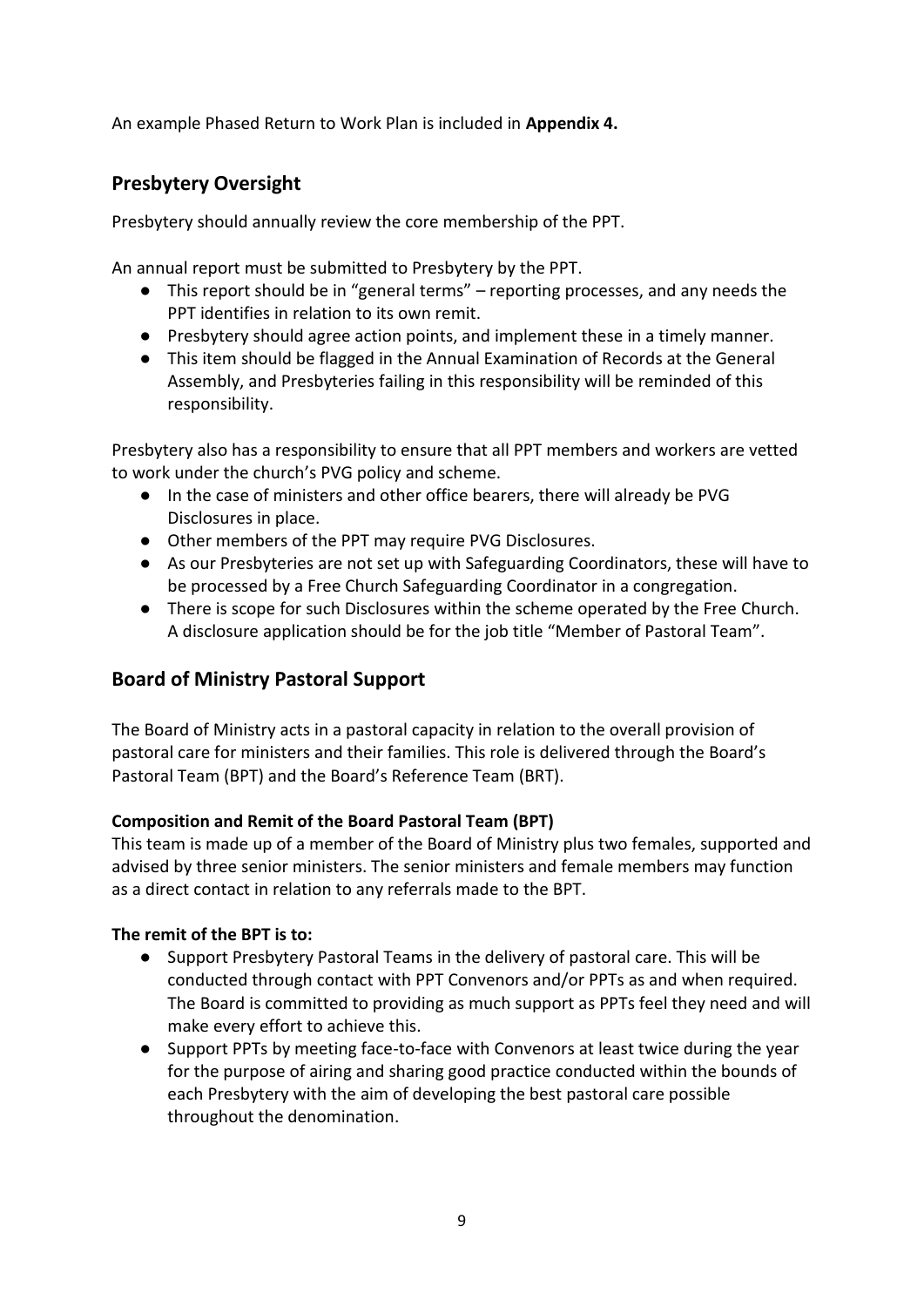- Respond to any direct referral from a minister and/or family without direct reference to the PPT. This may be due to matters of confidentiality or sensitivity that the referrer would rather not to be dealt with by the PPT.
- Report regularly and annually to the BOM on the practice and progress of PPTs.
- Maintain strict confidentiality in all matters being dealt with, the only exception being in situations which involve church discipline.
- Seek advice from the Board Reference Team (BRT) as and when required.

#### **Composition and Remit of the Board Reference Team (BRT)**

This team is made up of people with a professional background and experience in pastoral care and will act in general terms in an advisory and supportive capacity to the BPT. Members of the BRT will be appointed for a period of up to 3 years, renewable for one further 3 year period, with an annual review of the work of the team.

#### **Remit of the BRT**

- To provide advice/guidance/support to the BPT when requested
- To promote and contribute to the development of best pastoral practice through the BPT and PPTs
- To treat all such matters in the strictest confidence.
- To meet at least once a year for review and report to the BOM through the BPT
- To act as the point of contact for the BOM in relation to matters arising through the Discipline and Pastoral Care Act
- The BRT will be chaired by a BOM representative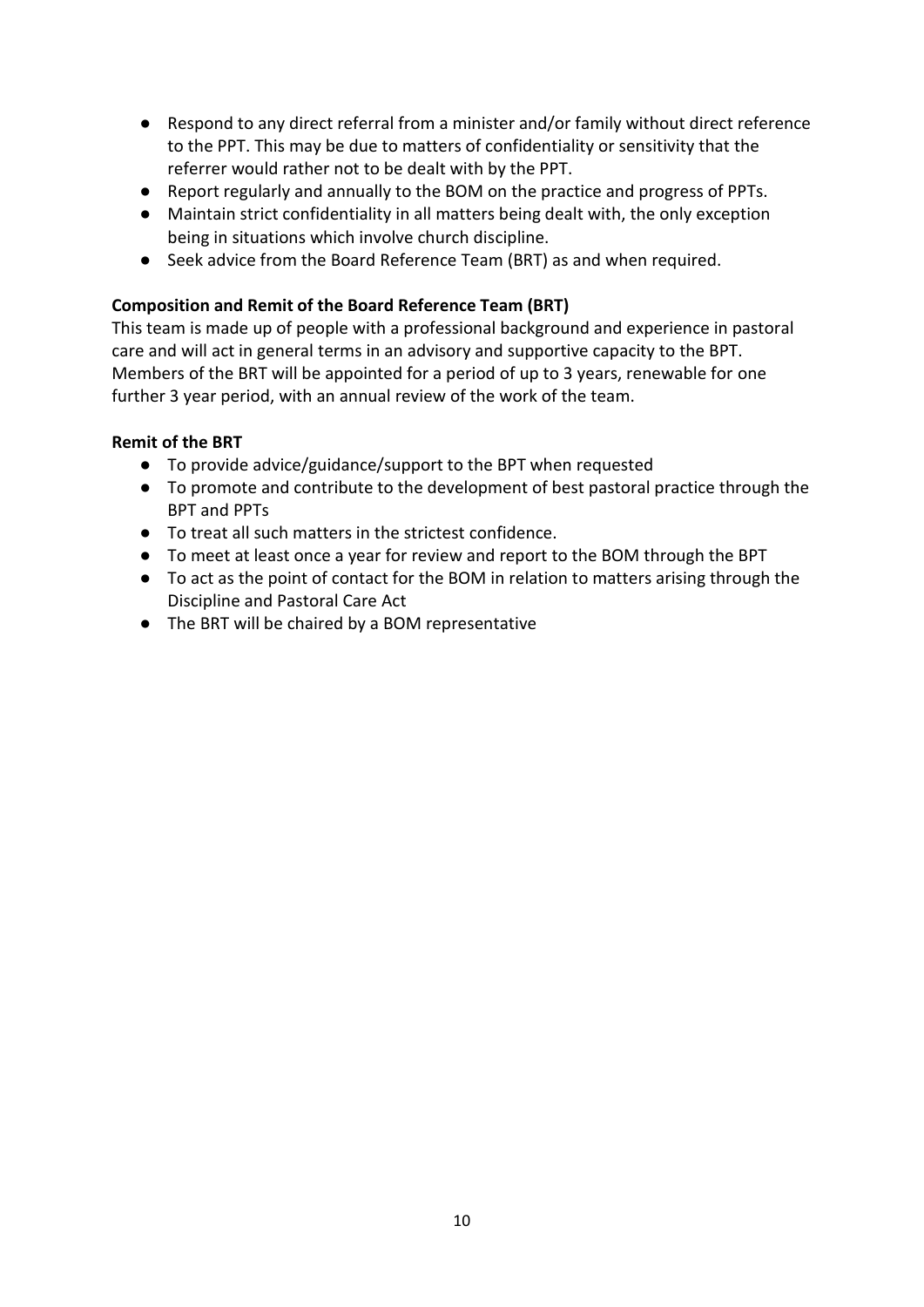## **Appendix 1 – Current Legislation: Management of Absence due to sick leave of Ministers in Pastoral Charges**

#### **Act 18, 2010**

The General Assembly re-enact the regulations relating to the management of absence due to illness for ministers in pastoral charges as follows:

#### **1. Short-term Absence**

1.1 All illness in excess of seven consecutive days shall be reported to the Presbytery Clerk and a medical certificate shall be provided. The minister shall continue to provide such certificates, covering the whole period of absence, and a final certificate showing the date of return to work. The Presbytery Clerk shall:

- (a) record the dates of commencement and end of absence in a record apart;
- (b) inform the Presbytery of the minister's absence;
- (c) inform the Chief Executive Officer of the minister's absence;
- (d) inform the Chief Executive Officer, within seven days, of the minister's return to work; and
- (e) inform the Convener of the Presbytery's Pastoral Team as soon as possible so that the appropriate support for the minister and his family may be set in motion.

1.2 Presbyteries should at all times when dealing with the illness of ministers bear in mind their obligation to exercise pastoral care toward ministers, and toward congregations where many pastoral and other needs may arise in the absence of the minister. Presbyteries are reminded of the central role of their Pastoral Teams in providing support to the Minister.

1.3 If the illness is expected to exceed four weeks, the Presbytery shall consult with the minister through their Pastoral Teams. The Minister shall not undertake any duties in relation to his office. The Presbytery shall consider the pastoral needs of the congregation and take appropriate action for the welfare of the congregation.

1.4 If the absence of the Minister exceeds, or is expected to exceed, eight weeks:

- (a) Presbytery shall appoint an Interim Moderator in consultation with the Kirk Session, if this step has not already been taken.
- (b) The Presbytery's Pastoral Team shall continue to monitor the minister's progress throughout the term of his absence.
- (c) The Presbytery, having informed the Mission Board, should also seek an Occupational Health Medical Report from an Occupational Health professional. The Occupational Health Report should address issues such as the minister's health and prognosis, any work related factors which may delay a return to work, and an assessment of the minister's capability to return to work. The costs of the report are to be paid for by the Mission Board. The Board have no need to see the report; the Presbytery merely need to exhibit the letter of instruction and the invoice to the Board, together with the minute of how it is intended to manage the ministerial absence, and how it will facilitate a return to work, where possible. Further update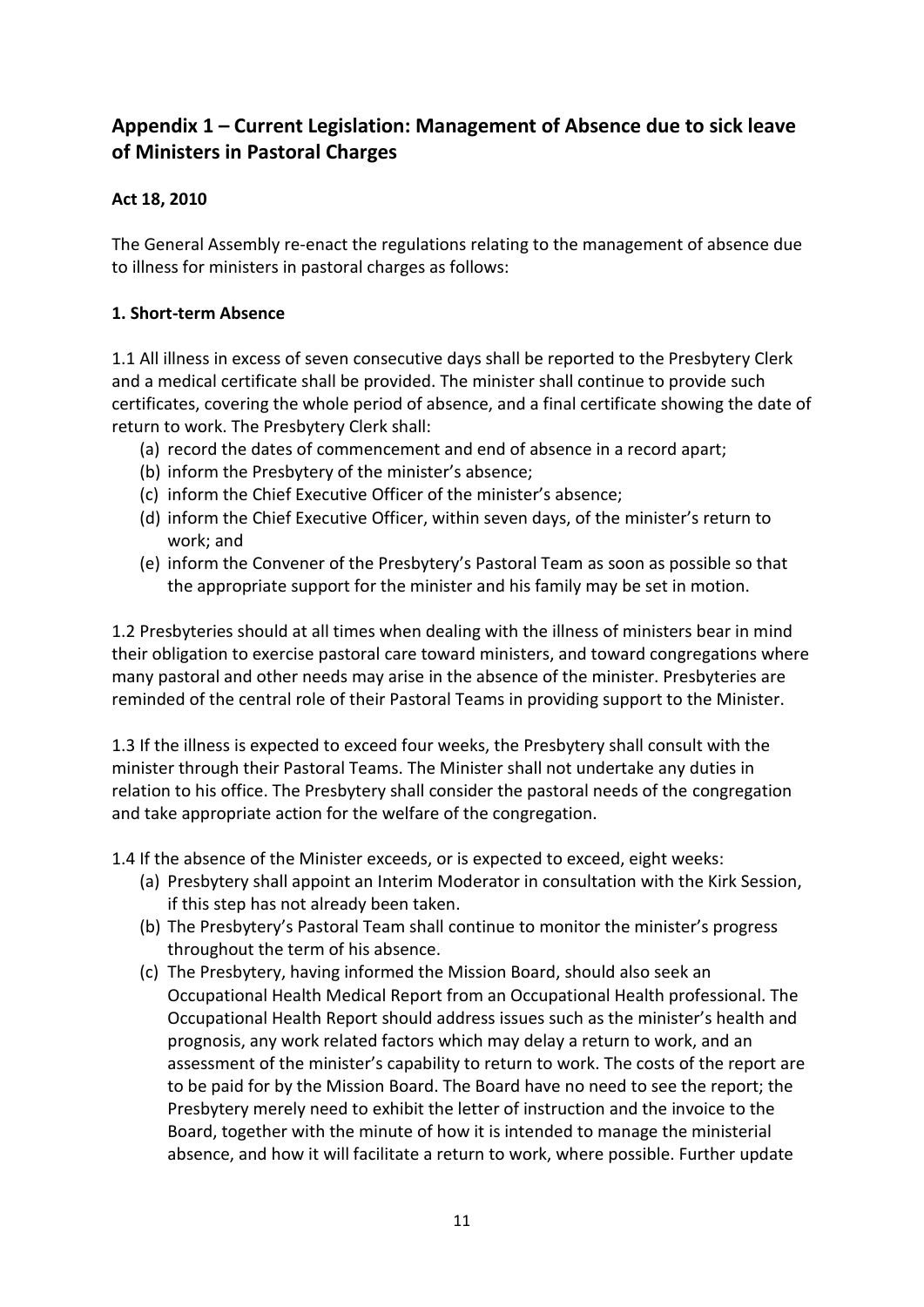reports should be obtained bi-monthly until and including the sixth month of absence.

1.5 If the illness is expected to exceed 28 weeks, the Chief Executive Officer shall be provided with the medical certificate by the end of the 28th week with a view to the completion of the appropriate HMRC forms. The Chief Executive Officer shall deduct from stipend a sum equivalent to HMRC allowances to which the minister is entitled.

1.6 If the illness exceeds four months the Presbytery shall report to the Chief Executive Officer and to the Clerk of the Mission Board by the end of the sixth month of illness. The report shall consider the needs of the congregation as well as the minister.

#### **2 Long-term absence**

2.1 If the illness exceeds six months the Presbytery shall obtain a further independent medical report and shall, by the end of the seventh month, meet with the congregation to ascertain

(a) their condition in the light of their minister's absence; and

(b) their views on the most satisfactory way of meeting their pastoral and other needs. As a result of this meeting the Presbytery will make recommendations to the Mission Board as to the appropriate ministerial arrangements for the congregation in the continuing absence of the minister. In so doing the Presbytery will seek to balance the needs of the congregation with the particular circumstances of the minister and his family.

2.2 In the event of a minister returning to work after six months on a part-time basis, payment of stipend will be made at the full rate for a period up to twelve months from the first date of absence. If at the end of the twelve months the minister is unable to resume full-time duties the provisions of Section 3.2.5 onwards will apply.

2.3 If the illness exceeds nine months the Presbytery shall obtain a further occupational health medical report, the terms of which will be communicated to the Chief Executive Officer and to the Clerk of the Mission Board by the end of the eleventh month.

2.4 If in the light of this report the illness is expected to exceed twelve months the Presbytery shall

- (a) meet with the congregation to give an update on the current situation with regard to the minister's absence and to consider the way ahead;
- (b) assess the congregational needs and its spiritual health and
- (c) report on the present situation to the Mission Board.

2.5 If at the end of the twelfth month of absence the minister is still unable to resume his duties the Presbytery shall, in agreement with the Mission Board, either

- (a) inform the minister that his pastoral tie shall be dissolved, on a date that is determined by the Presbytery with due regard to all the circumstances; or
- (b) declare that exceptional circumstances exist, having obtained a further medical report, that justify a decision not to dissolve the pastoral tie.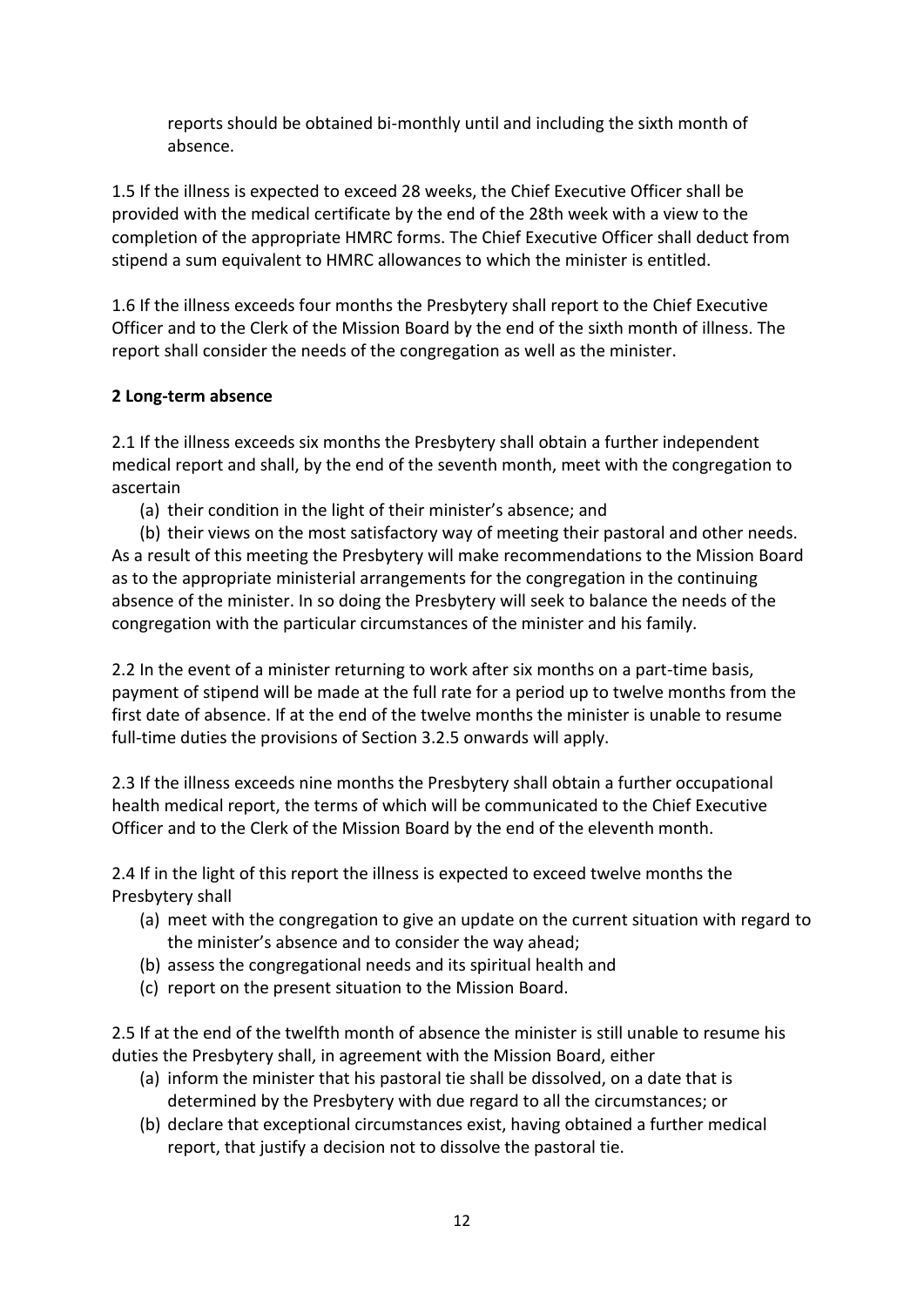2.6 If the pastoral tie is to be dissolved the Presbytery shall proceed to loose the minister from his charge and his name will be placed on the Roll of Resigned and Retired Ministers. A minister loosed from his charge under these re-enacted regulations shall be eligible to receive the full stipend for a period of six months or until taking up another appointment if earlier. If exceptional circumstances exist the Presbytery shall record in its minutes the reasons which constitute the exceptional circumstances. The Presbytery shall, in either case, report its finding to the Mission Board.

2.7 If, in the case of exceptional circumstances, the minister is unable to resume his duties after three months, the Presbytery shall

- (a) inform the minister that his pastoral tie shall be dissolved, on a date that is determined by the Presbytery with due regard to all the circumstances; and
- (b) proceed to loose the minister from his charge and place his name on the Roll of Resigned and Retired Ministers. The minister shall be paid the full stipend for a further three months.

2.8 In the event of a minister being absent through illness intermittently for more than three months in total over a period of two years, the Presbytery shall prepare a report for the Mission Board with a view to deciding on a plan of action appropriate to the case.

2.9 In the case of exceptional circumstances and in the event of a minister returning to work after twelve months of absence on a part-time basis payment of stipend will be made at the full rate for a period of three months. The Presbytery shall report to the Chief Executive Officer and to the Clerk of the Mission Board of the implementation of this procedure. If at the end of this period the minister is unable to resume full duties he shall be loosed from his charge, and the minister shall be paid his full stipend for a further three months.

#### **3. General provisions**

3.1 All discussions on personnel matters should be held in camera, and any papers distributed should be returned to the Presbytery Clerk by the close of the Presbytery meeting. The Clerk should proceed to shred all documentation, other than papers retained for the purposes of the minutes. All discussions on personnel matters should be treated as strictly confidential.

3.2 The Presbytery and the Mission Board shall offer the minister such assistance and advice as it deems appropriate in all the circumstances. In particular, the Mission Board is to remind the Presbytery of the important resource that its Pastoral Team may play during the period of absence.

3.3 The costs of the independent medical examinations will be met by the Mission Board for which due budgetary provision will be made annually.

3.4 Each Presbytery shall make financial provision for any additional support that may be deemed necessary for the minister and his family during his absence through the provisions of a Presbytery Benevolent Fund.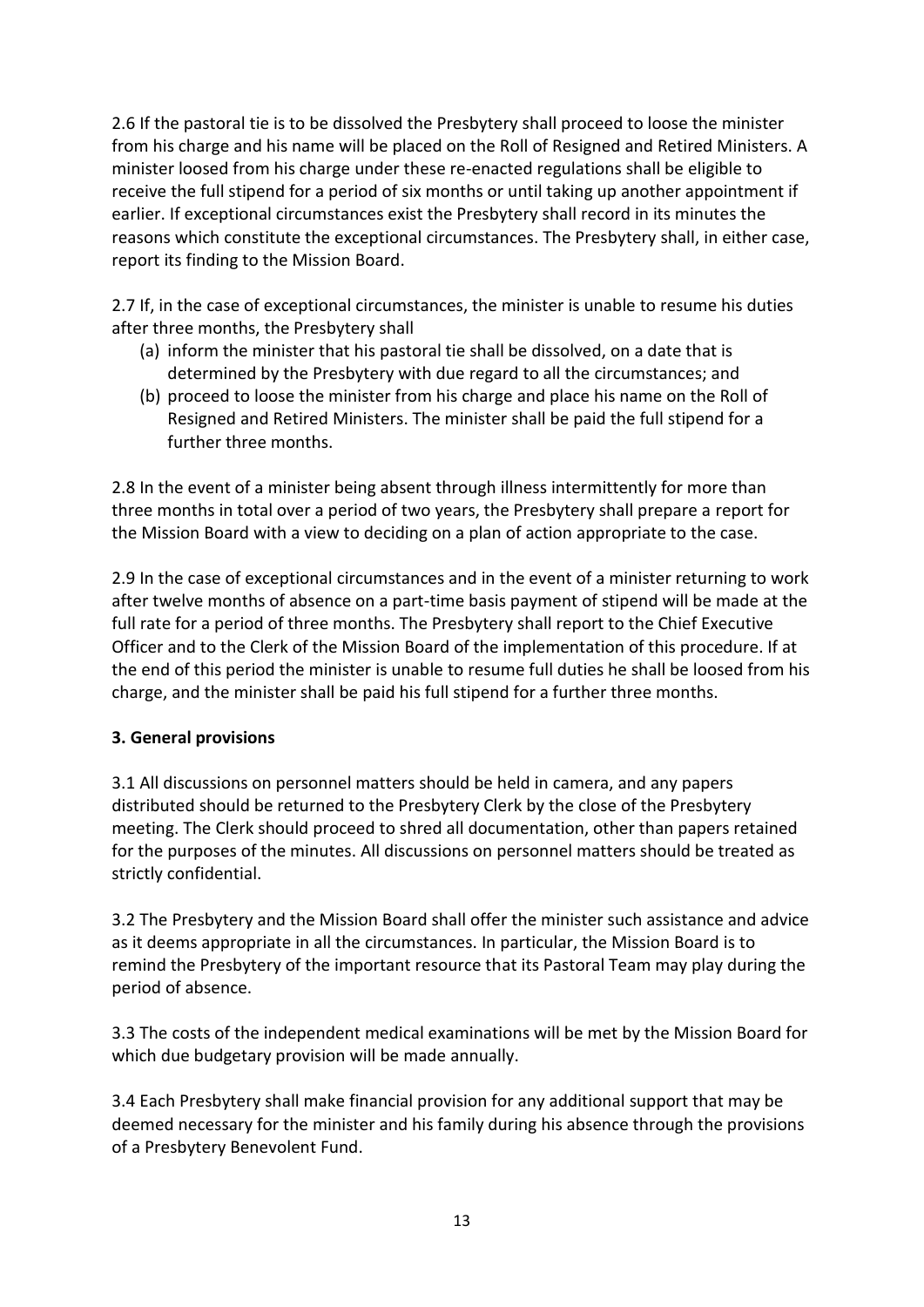3.5 Pension rights at full stipend shall be conserved as long as stipend continues to be paid.

3.6 A minister who is absent as a result of illness may not attend a court or committee of the Church.

3.7 Any minister who was an active member of the Free Church of Scotland Pension Scheme maintains his entitlement to Ill Health Retirement Pension under the Rules of the Free Church of Scotland Pension Scheme which closed on 31st December 2007.

3.8 A minister may be eligible for a grant from the Invalid Ministers' etc. Fund, to reimburse costs incurred as a result of illness.

3.9 It shall be the responsibility of the Personnel Committee to keep these provisions under review, in consultation with the Home Missions Board.

3.10 Act IV, 2001, is hereby repealed.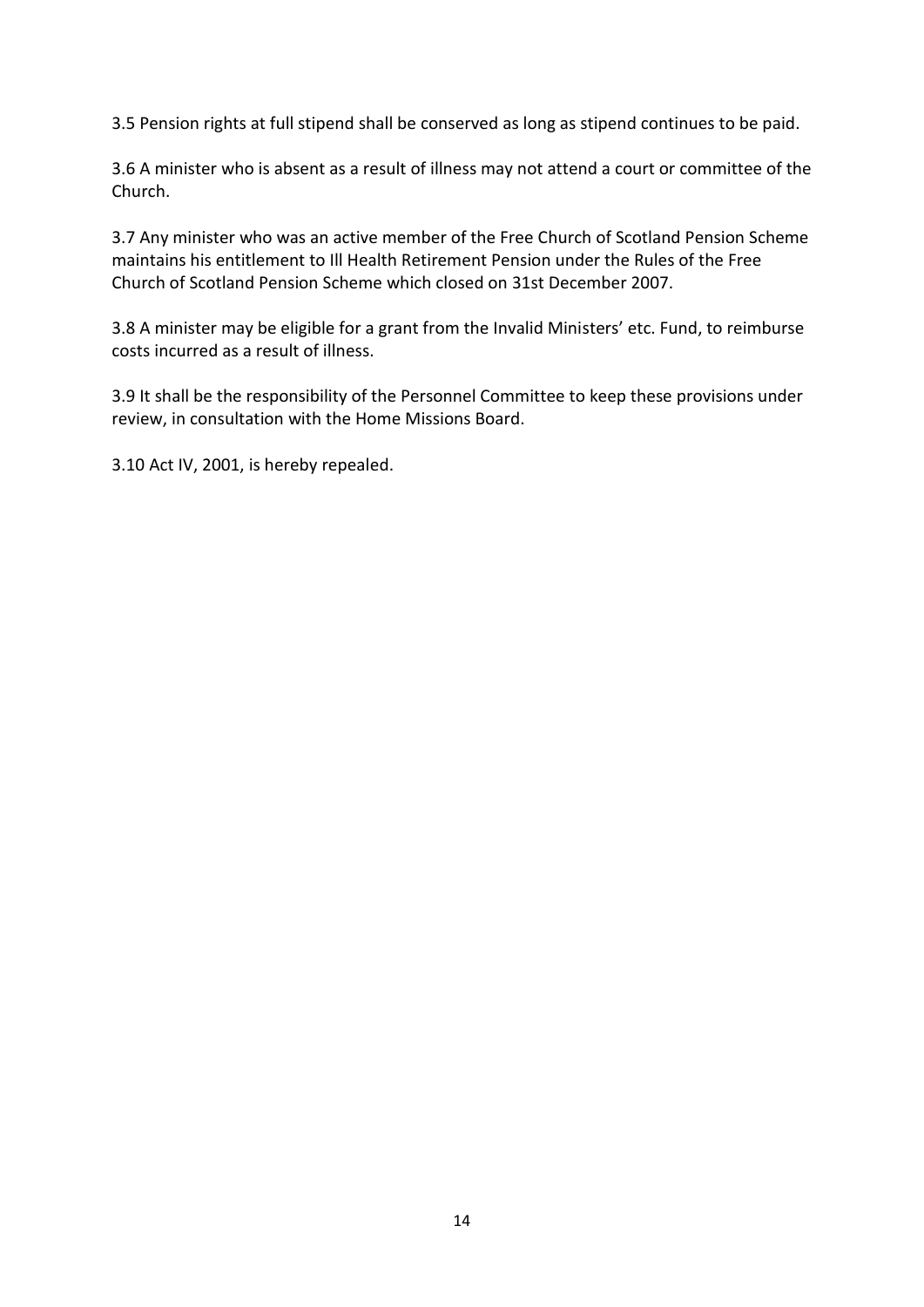## **Appendix 2 – Understanding Fit (Statement of fitness to work) Notes**

Our legislation (Act 18, 2010) states: "All illness in excess of seven consecutive days shall be reported to the Presbytery Clerk and a medical certificate shall be provided." It is therefore helpful to consider what this medical certificate is, and is not.

In the past these were called "sick notes" and were essentially a line from a GP excusing an employee from work. Healthcare practise has changed (as of April 2010), and such medical certificates are now called "fit notes". A fit note will state the reason for illness, but also make recommendations about what changes might be made to allow an employee to do some work. This information should be considered by Presbytery Pastoral Teams in their role of overseeing absence and return to work. The following information is taken from the NHS Choices website.<sup>2</sup>

#### **Seven days off sick or less**

If you're off work sick for seven days or less, your employer shouldn't ask for medical evidence that you've been ill. Instead they can ask you to confirm that you've been ill. You can do this by filling in a form yourself when you return to work. This is called selfcertification.

#### **More than seven days off sick**

If you're off work sick for more than seven days your employer will normally ask for a fit note (or Statement of Fitness for Work) from your GP or hospital doctor. Fit notes are sometimes referred to as medical statements or a doctor's note.

#### **How to count sick days**

When you work out the number of days that you've been sick, you need to count all the days in a row you've been sick, including days you don't normally work such as weekends and bank holidays.

#### **How can I get a fit note?**

 $\overline{\phantom{a}}$ 

If you need a fit note, contact your GP surgery. Or if you are getting hospital treatment, ask for one from your hospital doctor.

Your doctor will assess you, and if they decide your health affects your fitness for work, they can issue a fit note and advise either that:

- you are "not fit for work"
- you "may be fit for work taking into account the following advice"

Your doctor will choose the "may be fit for work" option if they think that you are able to do some work even if it not your usual job – with support from your employer.

Discuss this advice with your employer to see if you can return to work. For example, your doctor may suggest possible changes, such as:

 $\bullet$  returning to work gradually – for example, by starting part-time

<sup>&</sup>lt;sup>2</sup> <https://www.nhs.uk/chq/pages/Category.aspx?CategoryID=190> accessed on 12/04/2018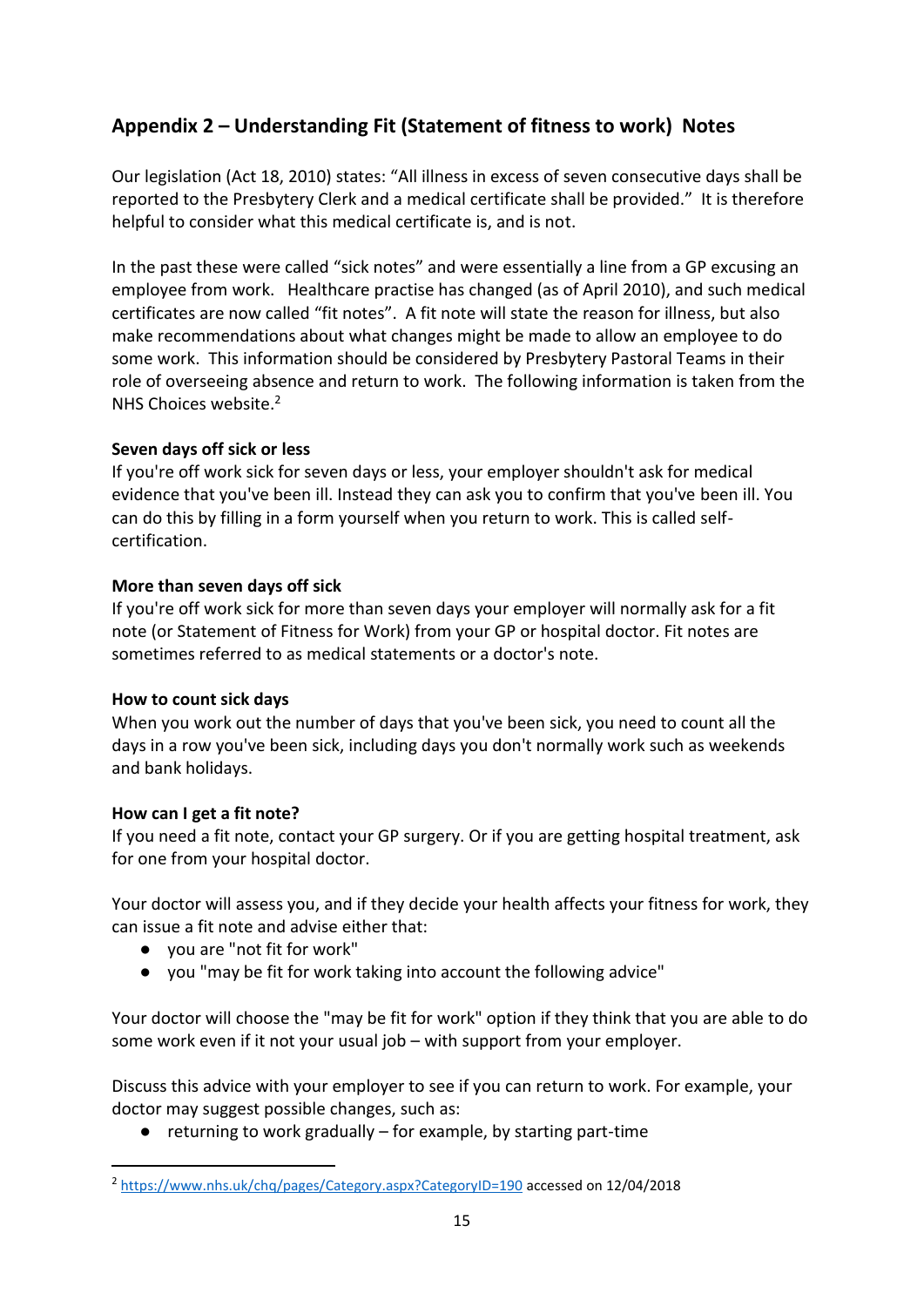- temporarily working different hours
- performing different duties or tasks
- $\bullet$  having other support to do your job for example, if you have back pain, avoiding heavy lifting

If your employer is unable to accommodate the changes advised by your GP then the fit note is treated as though it said "unfit for work".

#### **Charges for fit notes**

There is never a charge from a doctor for providing a fit note if you're off sick from work for more than seven days.

For sickness of seven days or less, your GP practice may charge you to provide a private medical certificate.

For example, some employers may request medical evidence from employees who repeatedly take time off sick, even if each time they're off work it's for seven days or less. A fit note cannot be used for this purpose and a doctor may charge to issue a private certificate.

#### **Getting support from Fit for Work**

Fit for Work is a free service designed to help people who are off work due to sickness or in work with a health condition.

Anyone can access information on work-related health issues on the Fit for work website (http://fitforwork.org/). You can also chat online to a specialist adviser or call the helpline on 0800 032 6235.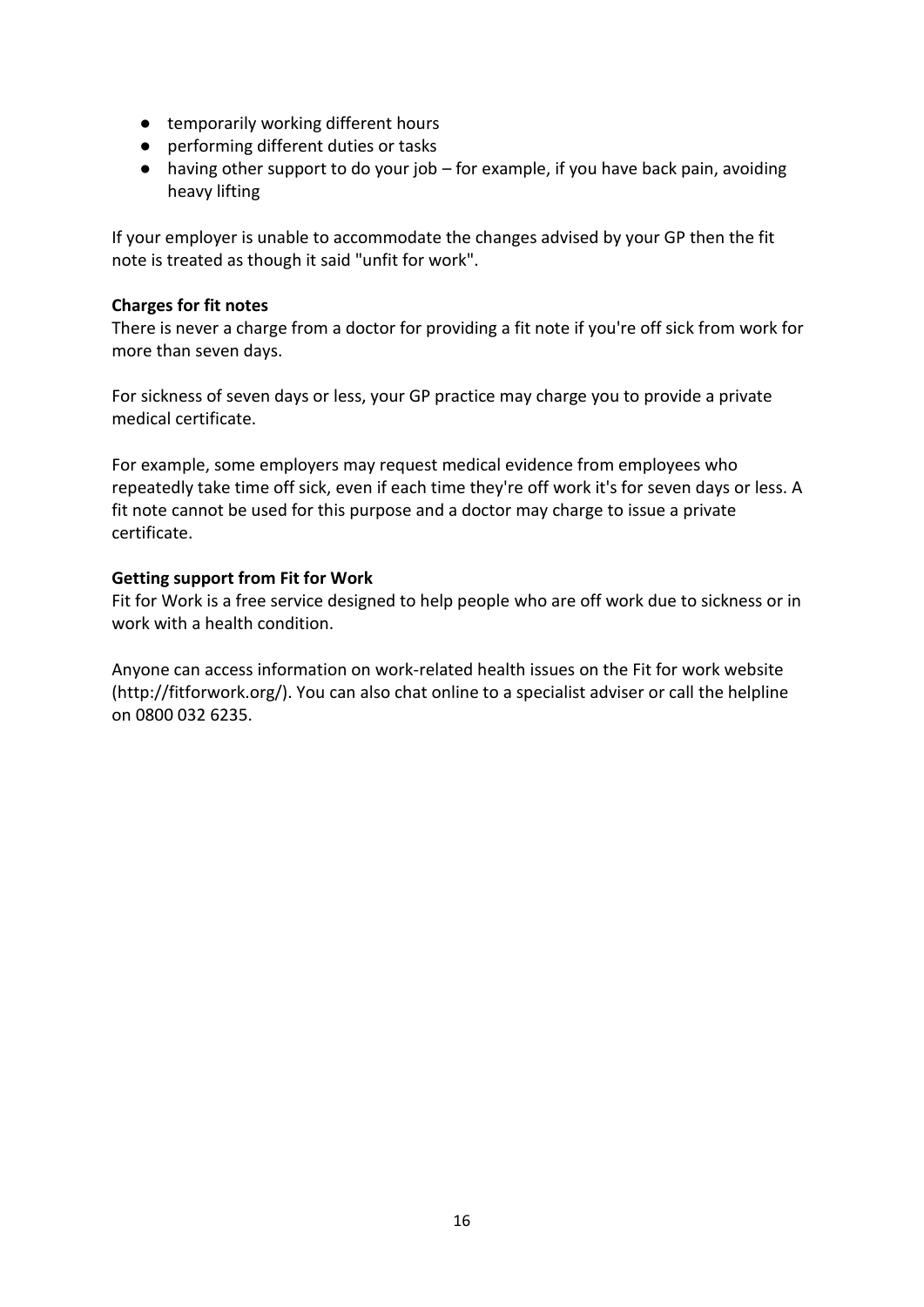## **Appendix 3 – Presbytery Pastoral Care Plan**

While a Presbytery Pastoral Care Plan should be thorough, the bulk of the time commitment longer term should be geared towards actually meeting pastoral needs. This proposed outline is by no means exhaustive, but seeks to be realistic about the kinds of questions each Presbytery should ask in its own context. Most of these policies may already be in place informally, but with a good foundation, PPTs should operate effectively.

#### **Membership of the Presbytery Pastoral Team**

- Who is the convener?
- Is the composition of the team sufficient to ensure ongoing relationships with each minister and/or manse family?
- Does the team have sufficient input from medical professions?
- Are women represented on the team?
- Is the mentoring coordinator on the team?
- Are all members of the PPT vetted for working with Vulnerable Groups?

#### **Planning sessions**

- How often does the PPT commit to meeting each year, in a non-crisis context, to form and review plans?
- When will these meeting(s) be, in order to ensure timely implementation of any proposed changes?
- Who will draft the Presbytery Care Plan, and present it to Presbytery?

#### **Confidentiality & Statutory Obligations**

- How does the Presbytery and PPT plan to handle medical certificates or reports? For example:
	- $\circ$  How will you ensure colleagues are comfortable with personal information being disclosed?
	- $\circ$  How much detail will be shared with a full meeting of Presbytery (even accepting that these matters are to be treated in the utmost confidence, is it really appropriate for a meeting of 20+ people to discuss a sensitive medical condition in even very vague terms)?
	- o Can we get to a situation where Presbyteries trust the membership of PPTs to do most of the background work?
- In the case of any troubling disclosure being made in the context of pastoral care, what procedures have been adopted for responding to this? For example:
	- o Who is responsible for referrals to the Police?
	- $\circ$  If necessary, how will Presbytery, or at least its office bearers, be notified of such developments?

#### **Proactive Pastoral Care**

- Is the committee assured that each minister and/or manse family has a sufficiently close relationship with at least one team member that reasonably qualifies as a pastoral contact?
- How frequently do such contacts take place?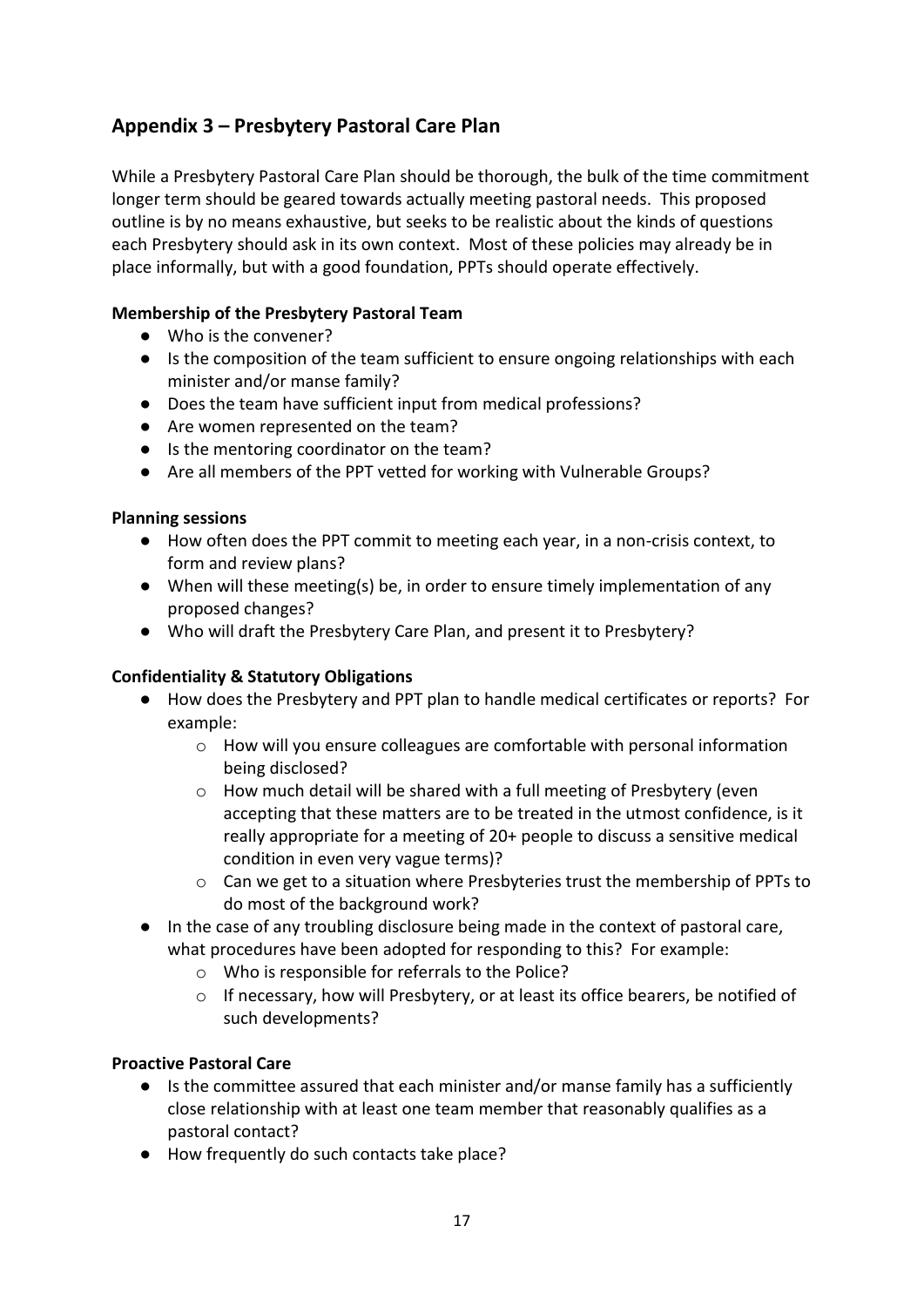- If a pastoral need is identified in this proactive phase, how will these needs be met? For example:
	- o What process is in place for members to call a meeting of the PPT?
	- $\circ$  If a pastoral need emerges that needs more extensive support (e.g. a short time off) what steps will be taken before the matter is brought to a full presbytery meeting?
	- $\circ$  Is the Presbytery satisfied that the PPT can act with a degree of autonomy in urgent situations, before later reporting on its actions?
- Does the PPT have a plan for responding to less obvious critical pastoral needs, e.g. unhealthy isolation, identified in the course of proactive pastoral care?

#### **Responsive Care**

- How are pastoral needs identified?
- What process will the PPT adopt when a pastoral need is identified? For example:
	- o Will the PPT attempt to co-opt a particular minister or elder as the main liaison for a pastoral situation, or is it assumed that only members of the PPT will fill this role?
- In the case of responding to absence due to illness, how will the PPT respond to their obligations in the church's legislation, i.e.:
	- $\circ$  Identifying appropriate support for the minister and his family
	- o Consulting with the minister once absence reaches four weeks
	- $\circ$  Should the Presbytery devolve responsibility for obtaining an Occupational Health report (required at eight weeks absence) to the PPC to ensure confidentiality?
	- o Does the PPT have a role once absence reaches seven and nine months again triggering an independent medical reports?
	- o Does the PPT have a role in helping draft the Presbytery's report to the Mission Board if an absence is expected to exceed 12 months?

#### **Recovery Supervision**

- Who will draft a plan for a minister's phased return to work?
- Who will review this on an ongoing basis with the minister returning to work?
- How will a phased return to work be judged to be making progress?
- What support will be in place in situations where progress is not as expected?

#### **Meeting the Cost**

- Are there any financial contingencies to provide pastoral care for ministers and their families? For example:
	- o Paying for access to professional counselling services
	- o Meeting supply costs to allow additional time off if required
	- o Meeting supply costs where a minister is conducting fewer services?
	- $\circ$  Travel costs for PPT care to be provided to ministers living in more remote areas
- What is the PPT's role in connection to a Presbytery Benevolent fund (if it exists)?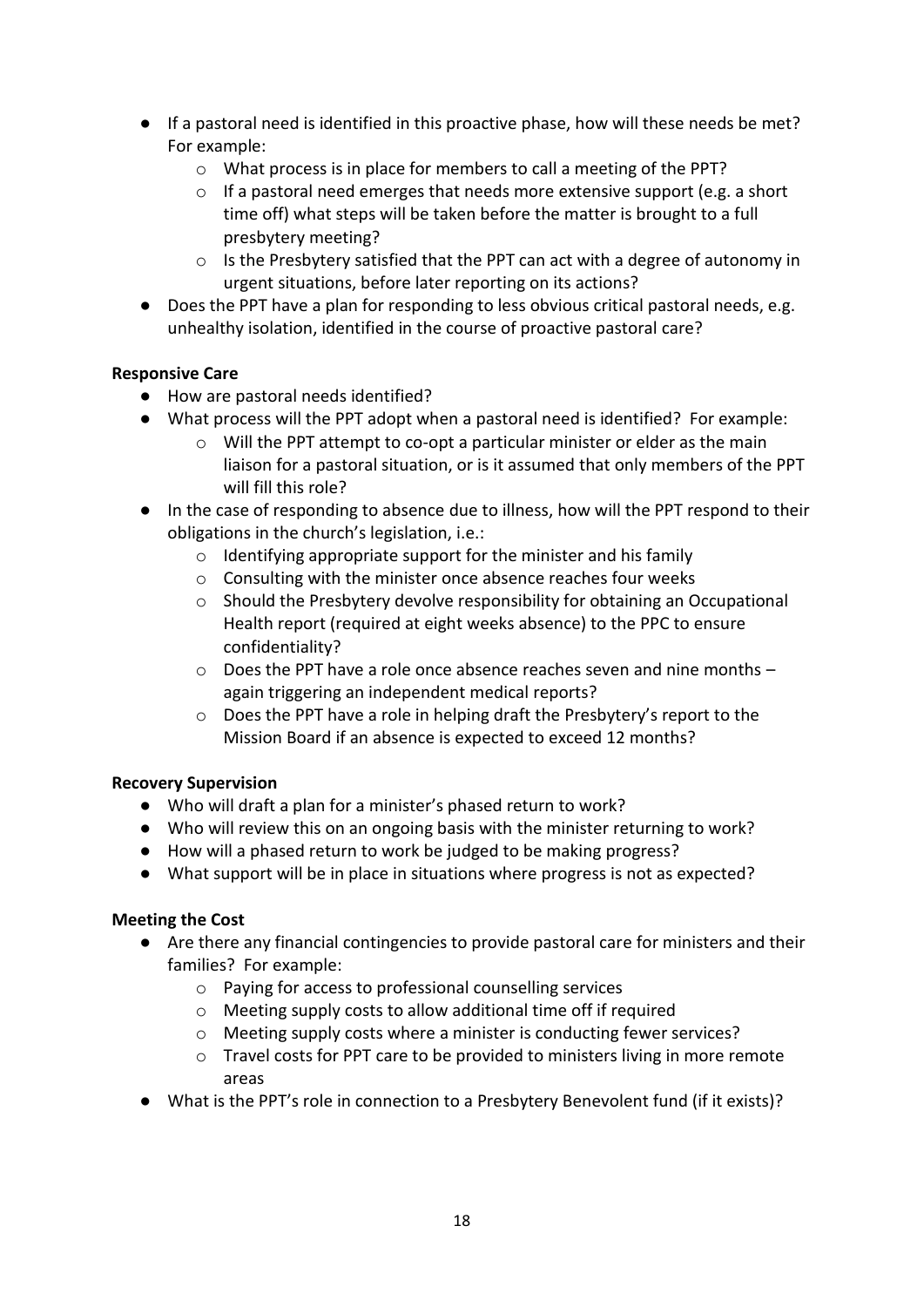## **Appendix 4 – A Phased Return to Work Plan**

#### **Form A: Initial Return to work**

Name of Minister & Congregation:

Name of Session Clerk (or other elder as a point of contact):

Name of Presbytery/PPT-appointed Supervisor:

Location of services (and travel time from manse):

| Proposed Date of return | Proposed date of                      |
|-------------------------|---------------------------------------|
| to work:                | 1 <sup>st</sup> Review: (e.g. 1-week) |
|                         |                                       |

Agreed method and timing for reporting workload:

Deliberate Day off:

Details of Kirk Session commitments during phased return to work (e.g.):

- Lord's Day services cover:
- Mid-week meeting cover:
- Emergency Pastoral care cover:

Details of GP / Occupational Health Professional recommendations (where given):

#### **Week 1 Workload / Goals:**

| No. of Sunday<br>Services to be taken: | No. of mid-week<br>meetings to be | No. of other<br>"Events": | Other work (e.g.<br>pastoral, |
|----------------------------------------|-----------------------------------|---------------------------|-------------------------------|
|                                        |                                   |                           |                               |
|                                        | taken:                            |                           | evangelism)                   |
|                                        |                                   |                           |                               |
|                                        |                                   |                           |                               |
|                                        |                                   |                           |                               |
| Notes:                                 |                                   |                           |                               |
|                                        |                                   |                           |                               |
|                                        |                                   |                           |                               |
|                                        |                                   |                           |                               |

Total Hours work expected 1<sup>st</sup> week back:

Other notes/remarks: